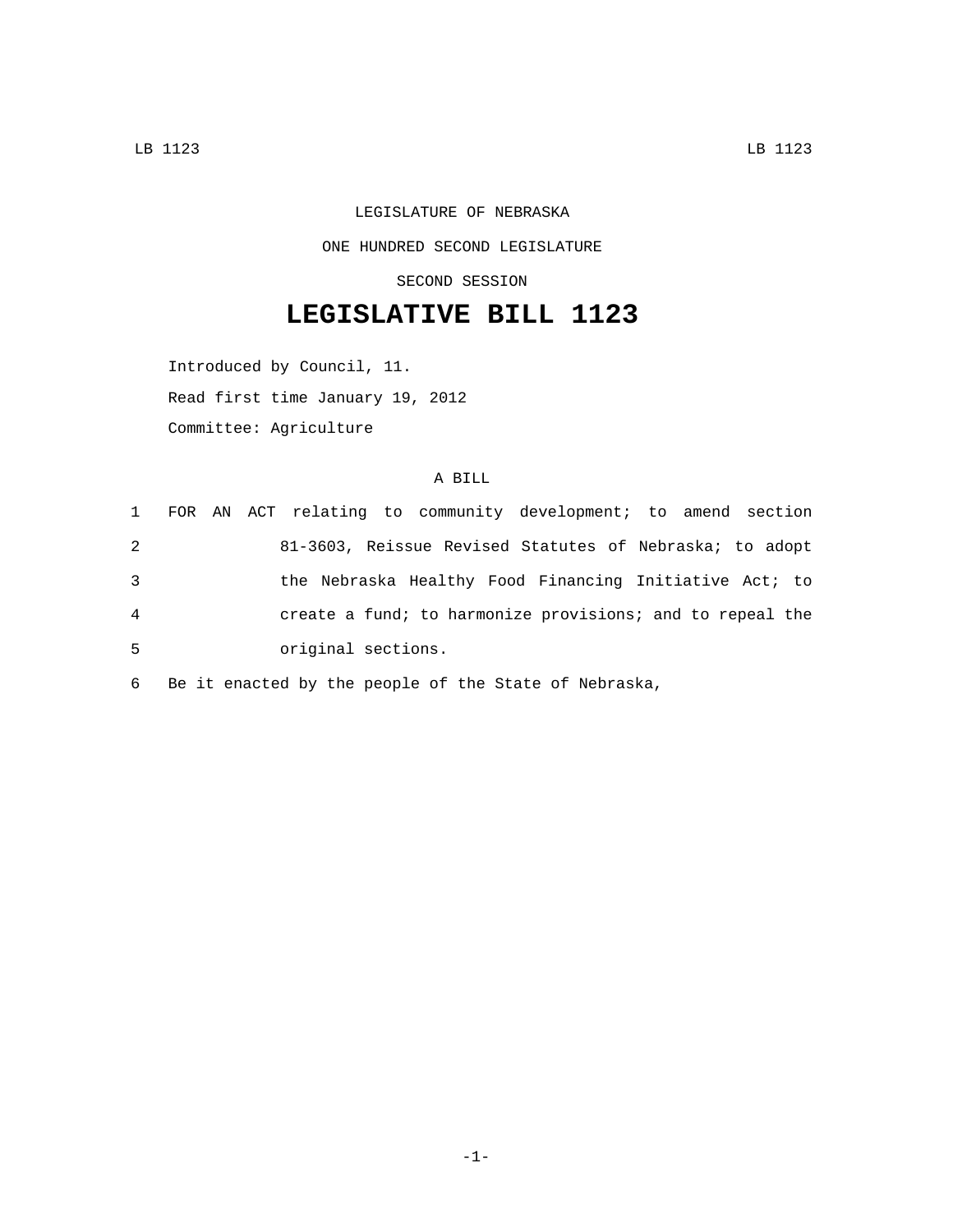| $\mathbf 1$ | Section 1. Sections 1 to 6 of this act shall be known and            |
|-------------|----------------------------------------------------------------------|
| 2           | may be cited as the Nebraska Healthy Food Financing Initiative Act.  |
| 3           | Sec. 2. (1) The Legislature finds that:                              |
| 4           | (a) Access to healthy foods is a basic human necessity.              |
| 5           | When fresh fruits and vegetables and other healthy foods are not     |
| 6           | easily available or affordable, people, particularly low-income      |
| 7           | families, children, the elderly, and other at-risk populations, face |
| 8           | serious barriers to eating a healthy diet. Research indicates that   |
| 9           | residents of low-income, minority, and rural communities are most    |
| 10          | often affected by poor access to supermarkets and other retailers    |
| 11          | offering healthy food choices. Lack of access to healthy, affordable |
| 12          | food items contributes to the increased prevalence of obesity and    |
| 13          | other diet-related diseases which ultimately impose substantial      |
| 14          | societal costs, including increased public costs in providing health |
| 15          | services; and                                                        |
| 16          | (b) It is in the interest of the welfare of the state and            |
| 17          | its residents to pursue opportunities for increasing access in       |
| 18          | underserved communities to retail grocers, urban and rural farm      |
| 19          | stands, farmers markets, food consumer cooperatives, community       |
| 20          | gardening projects, and distribution projects that enable food       |
| 21          | retailers in underserved communities to regularly obtain fresh       |
| 22          | produce.                                                             |
| 23          | (2) It is the intent of the Legislature to stimulate                 |
| 24          | financing for grocery retail and other sources of healthy food for   |
| 25          | underserved communities in Nebraska, in both urban and rural areas;  |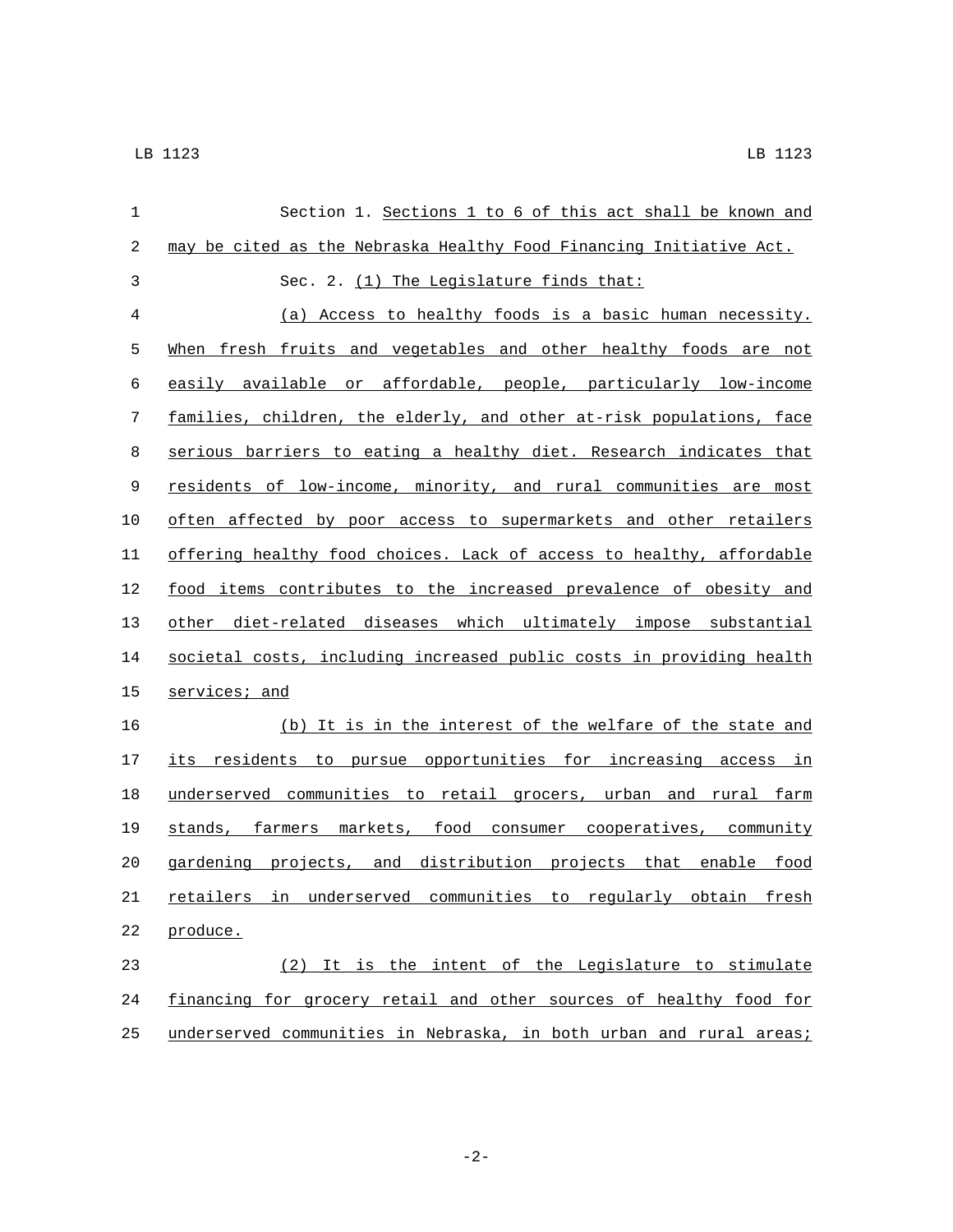| 1  | to increase access to healthy, affordable food so as to improve diets |
|----|-----------------------------------------------------------------------|
| 2  | and health; to support expanded economic opportunities in low-income  |
| 3  | and rural communities; and to provide expanded markets for Nebraska-  |
| 4  | grown farm products.                                                  |
| 5  | Sec. $3.$<br>For purposes of the Nebraska Healthy Food                |
| 6  | Financing Initiative Act, underserved community means a geographic    |
| 7  | area that has limited access to healthy food retailers and is located |
| 8  | in a low-income or high-poverty area or an area that is otherwise     |
| 9  | determined to have serious healthy food access limitations.           |
| 10 | Sec. 4. (1) To the extent that funds are available and in             |
| 11 | consultation with the Department of Agriculture and the Department of |
| 12 | Health and Human Services, the Rural Development Commission shall     |
| 13 | establish a program of financial assistance involving both the public |
| 14 | and private sectors to increase access to fresh fruits and vegetables |
| 15 | other nutritional foodstuffs in underserved communities.<br>and       |
| 16 | Financial assistance includes: (a) Grants; (b) loans made in          |
| 17 | participation with a financial institution pursuant to a contract,    |
| 18 | the terms and conditions of which shall be determined by the Rural    |
| 19 | Development Commission in conjunction with the financial institution; |
| 20 | and (c) interest rate assistance on loans made through a financial    |
| 21 | institution.                                                          |
| 22 | (2) The commission shall contract with one or more                    |
| 23 | entities certified as a qualified community development entity for    |
| 24 | purposes of 26 U.S.C. 45D of the Internal Revenue Code to develop and |
| 25 | administer the program of financial assistance described in this      |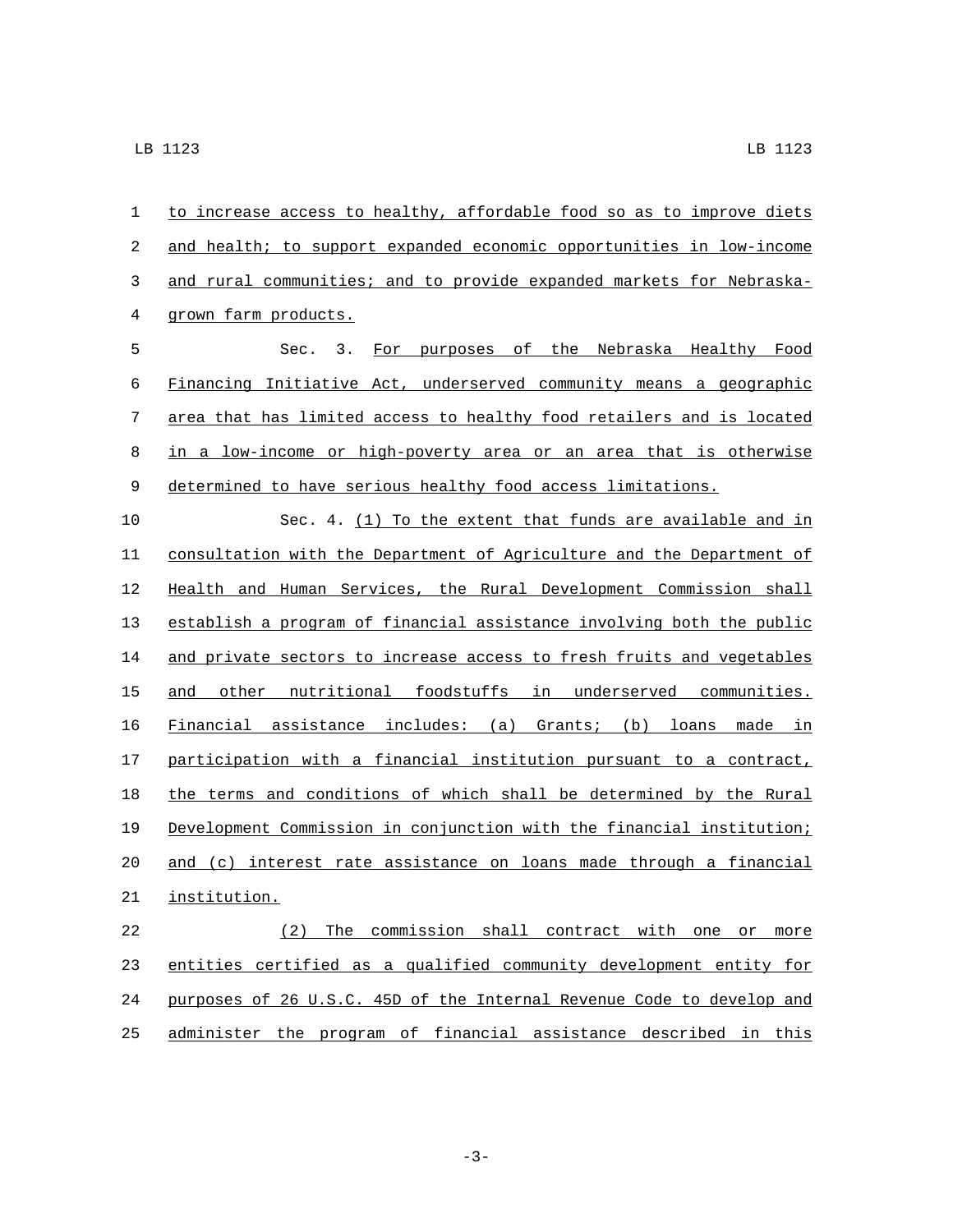| 1  | section, raise matching funds, acquire private investment capital,   |
|----|----------------------------------------------------------------------|
| 2  | market the program statewide, evaluate applicants, make award        |
| 3  | decisions, underwrite loans made in participation with a financial   |
| 4  | institution, and monitor compliance and impact. Any funds            |
| 5  | administered by a qualified community development entity under the   |
| 6  | Nebraska Healthy Food Financing Initiative Act that are recovered as |
| 7  | loan repayments or in any other manner may be utilized by the        |
| 8  | qualified community development entity to provide financial          |
| 9  | assistance to other eligible projects subject to the approval of the |
| 10 | commission.                                                          |
| 11 | $(3)(a)$ Such programs of financial assistance shall                 |
| 12 | provide funding on a competitive, one-time basis as appropriate for  |
| 13 | the following eligible projects:                                     |
| 14 | (i) New construction of retail grocery structures;                   |
| 15 | (ii) Grocery store renovations, expansion, and                       |
| 16 | infrastructure upgrades;                                             |
| 17 | (iii) Establishment of farmers markets, food consumer                |
| 18 | cooperatives, community gardening projects, mobile markets and       |
| 19 | delivery projects, and distribution projects that enable food        |
| 20 | retailers in underserved communities to regularly obtain fresh       |
| 21 | produce; and                                                         |
| 22 | (iv) Other projects that create or improve healthy food              |
| 23 | outlets that meet the intent of the Nebraska Healthy Food Financing  |
| 24 | Initiative Act.                                                      |
| 25 | Funding made available for projects included in<br>(b)               |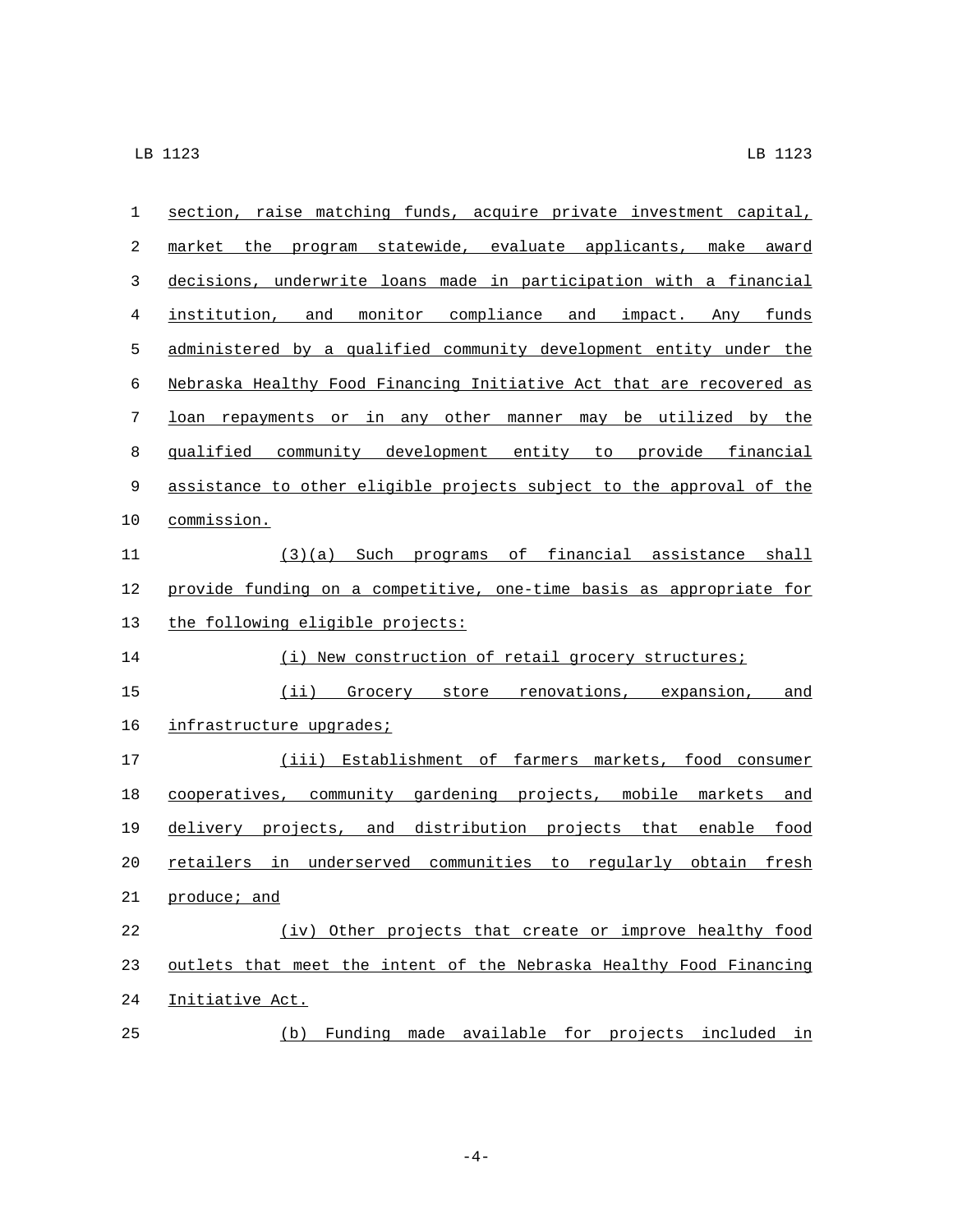| 1  | subdivision (a) of this subsection may be used for:                  |
|----|----------------------------------------------------------------------|
| 2  | (i) Site acquisition and preparation;                                |
| 3  | (ii) Construction costs;                                             |
| 4  | (iii) Equipment and furnishings;                                     |
| 5  | (iv) Workforce training;                                             |
| 6  | (v) Security;                                                        |
| 7  | (vi) Certain predevelopment costs such as market studies             |
| 8  | and appraisals;                                                      |
| 9  | (vii) Working capital for first-time inventory and start-            |
| 10 | up costs; and                                                        |
| 11 | (viii) Other costs for eligible projects.                            |
| 12 | (c) In order to be considered for funding, an applicant              |
| 13 | shall meet the following criteria:                                   |
| 14 | The project for which the applicant seeks funding<br>(i)             |
| 15 | shall benefit an underserved community;                              |
| 16 | (ii) The applicant shall demonstrate a meaningful                    |
| 17 | commitment to provide regular offerings of fresh fruits and          |
| 18 | vegetables; and                                                      |
| 19 | (iii) If applicable, the applicant shall accept                      |
| 20 | Supplemental Nutrition Assistance Program and Special Supplemental   |
| 21 | Nutrition Program for Women, Infants, and Children benefits. For     |
| 22 | households in underserved communities that are not eligible for such |
| 23 | benefits, the applicant shall demonstrate a meaningful commitment to |
| 24 | healthy food affordable to such low-income households in<br>make     |
| 25 | underserved communities.                                             |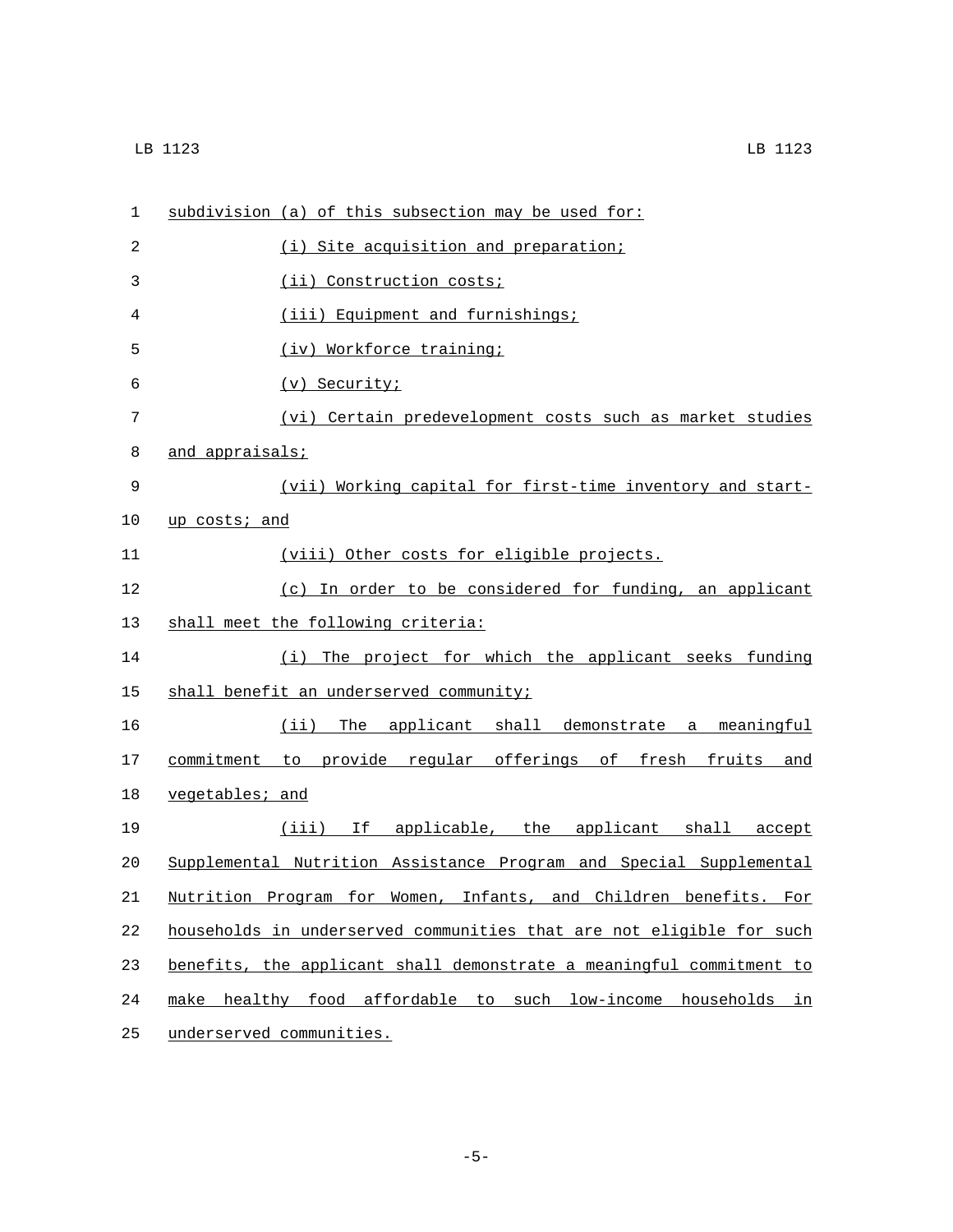| 1  | (d) Applicants shall be evaluated on the following                    |
|----|-----------------------------------------------------------------------|
| 2  | criteria to determine the funding awarded:                            |
| 3  | (i) Demonstrated capacity to successfully implement the               |
| 4  | project, including the applicant's relevant experience and the        |
| 5  | likelihood that the project will be economically self-sustaining;     |
| 6  | (ii) The ability of the applicant to repay debt;                      |
| 7  | (iii) The degree to which the project requires an                     |
| 8  | investment of public funding to move forward, create impact, or be    |
| 9  | competitive and the level of need in the area to be served;           |
| 10 | (iv) The degree to which the project will provide new                 |
| 11 | markets for Nebraska-grown fruits and vegetables and other Nebraska-  |
| 12 | grown food items;                                                     |
| 13 | (v) The degree to which the project will have a positive              |
| 14 | economic impact on the underserved community, including creating or   |
| 15 | retaining jobs for local residents; and                               |
| 16 | (vi) Other criteria the commission determines to be                   |
| 17 | consistent with the purposes of the act.                              |
| 18 | Sec. 5. The Nebraska Healthy Food Financing Initiative                |
| 19 | Cash Fund is created. The State Treasurer shall credit to the fund    |
| 20 | any money appropriated to the fund by the Legislature and any money   |
| 21 | received as gifts or grants or other public or private funds obtained |
| 22 | for the purposes of the Nebraska Healthy Food Financing Initiative    |
| 23 | Act. The fund may be used to carry out the purposes of the act and,   |
| 24 | to the extent practicable, to leverage other funding, including, but  |
| 25 | not limited to, new markets tax credits, federal and foundation grant |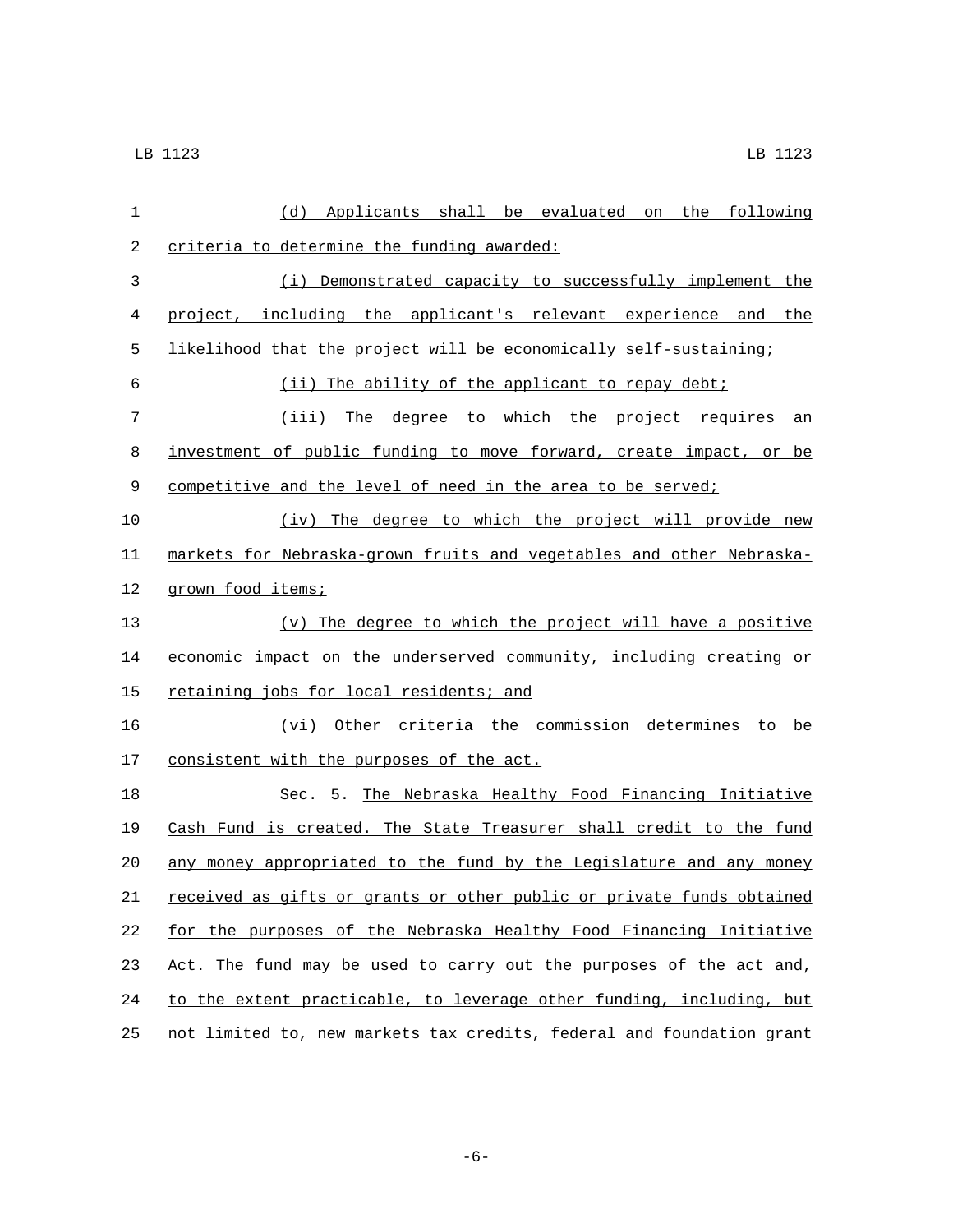| $\mathbf{1}$ | programs, incentives available to designated enterprise zones,       |
|--------------|----------------------------------------------------------------------|
| 2            | operator equity, and funding from private sector financial           |
| 3            | institutions pursuant to the federal Community Reinvestment Act of   |
| 4            | 1977, 12 U.S.C. 2901 et seq., and 12 C.F.R. parts 25, 228, 345, and  |
| 5            | 563e. Any money in the fund available for investment shall be        |
| 6            | invested by the state investment officer pursuant to the Nebraska    |
| 7            | Capital Expansion Act and the Nebraska State Funds Investment Act.   |
| 8            | Sec. 6. It is the intent of the Legislature that three               |
| 9            | hundred thousand dollars be appropriated annually to provide funding |
| 10           | for the Nebraska Healthy Food Financing Initiative Act.              |
| 11           | Sec. 7. Section 81-3603, Reissue Revised Statutes of                 |
| 12           | Nebraska, is amended to read:                                        |
| 13           | 81-3603 The Rural Development Commission shall:                      |
| 14           | Focus attention on and increase awareness of<br>the<br>(1)           |
| 15           | opportunities and needs of rural Nebraskans;                         |
| 16           | (2) Advocate for rural Nebraska by proposing solutions to            |
| 17           | rural challenges;                                                    |
| 18           | (3) Strengthen community sustainability and growth in                |
| 19           | rural Nebraska through increased community-based wealth creation,    |
| 20           | expanded economic opportunity, and improved quality of life;         |
| 21           | (4) Stimulate rural development innovation and foster                |
| 22           | information transfer to, from, and within rural Nebraska;            |
| 23           | (5) Encourage and support continuity, coordination, and              |
| 24           | cooperation among national, state, multicommunity, and local rural   |
| 25           | development initiatives and service providers;                       |

-7-